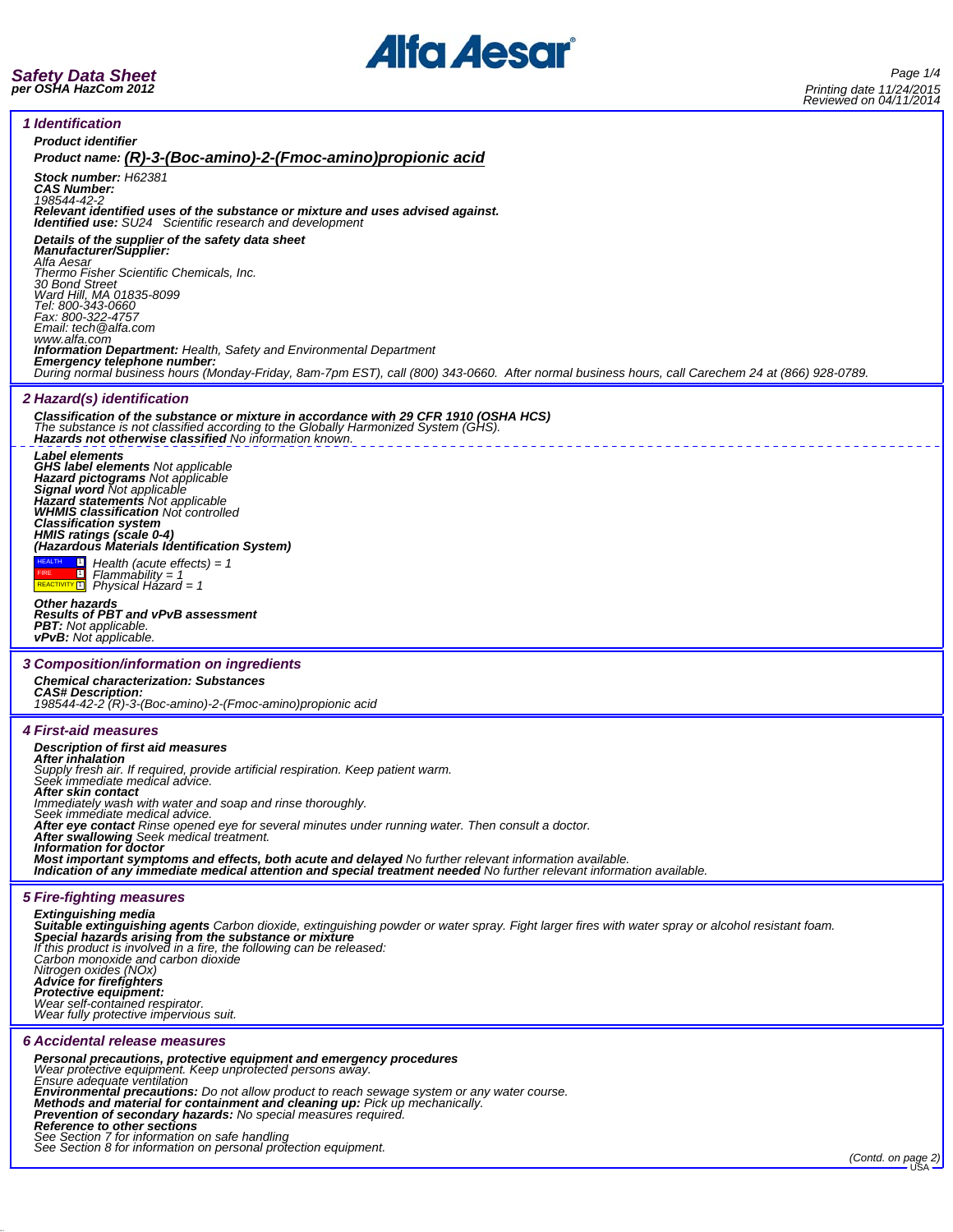## *Product name: (R)-3-(Boc-amino)-2-(Fmoc-amino)propionic acid*

*(Contd. of page 1)*

*See Section 13 for disposal information.*

| <b>7 Handling and storage</b><br><b>Handling</b>                                                                                                                          |                                                                                                                                                                                      |
|---------------------------------------------------------------------------------------------------------------------------------------------------------------------------|--------------------------------------------------------------------------------------------------------------------------------------------------------------------------------------|
| <b>Precautions for safe handling</b><br>Keep container tightly sealed.                                                                                                    |                                                                                                                                                                                      |
| Store in cool, dry place in tightly closed containers.                                                                                                                    | <b>Information about protection against explosions and fires:</b> No information known.                                                                                              |
| Conditions for safe storage, including any incompatibilities<br><b>Storage</b>                                                                                            |                                                                                                                                                                                      |
|                                                                                                                                                                           | Requirements to be met by storerooms and receptacles: No special requirements.<br><b>Information about storage in one common storage facility:</b> Store away from oxidizing agents. |
| Further information about storage conditions:                                                                                                                             |                                                                                                                                                                                      |
| Neep container tightly sealed.<br>Store in cool, dry conditions in well sealed containers.<br>Specific end use(s) No further relevant information available.              |                                                                                                                                                                                      |
| 8 Exposure controls/personal protection                                                                                                                                   |                                                                                                                                                                                      |
| Additional information about design of technical systems:                                                                                                                 | Properly operating chemical fume hood designed for hazardous chemicals and having an average face velocity of at least 100 feet per minute.                                          |
| <b>Control parameters</b><br>Components with limit values that require monitoring at the workplace:                                                                       |                                                                                                                                                                                      |
| <b>Additional information:</b> No data                                                                                                                                    | The product does not contain any relevant quantities of materials with critical values that have to be monitored at the workplace.                                                   |
| <b>Exposure controls</b><br>Personal protective equipment                                                                                                                 |                                                                                                                                                                                      |
| General protective and hygienic measures<br>The usual precautionary measures for handling chemicals should be followed.<br>Keep away from foodsfuffs, beverages and feed. |                                                                                                                                                                                      |
| Remove all soiled and contaminated clothing immediately.<br>Wash hands before breaks and at the end of work.                                                              |                                                                                                                                                                                      |
| Maintain an ergonomically appropriate working environment.                                                                                                                | Breathing equipment: Use suitable respirator when high concentrations are present.                                                                                                   |
| Protection of hands:<br>Impervious gloves<br>Check protective gloves prior to each use for their proper condition.                                                        |                                                                                                                                                                                      |
|                                                                                                                                                                           | The selection of suitable gloves not only depends on the material, but also on quality. Quality will vary from manufacturer to manufacturer.                                         |
| Penetration time of glove material (in minutes) Not determined<br>Eye protection: Safety glasses<br><b>Body protection:</b> Protective work clothing.                     |                                                                                                                                                                                      |
| 9 Physical and chemical properties                                                                                                                                        |                                                                                                                                                                                      |
| Information on basic physical and chemical properties<br><b>General Information</b>                                                                                       |                                                                                                                                                                                      |
| Appearance:<br><b>Form:</b>                                                                                                                                               | Solid                                                                                                                                                                                |
| Odor:<br>Odor threshold:                                                                                                                                                  | Not determined<br>Not determined.                                                                                                                                                    |
| pH-value:                                                                                                                                                                 | Not applicable.                                                                                                                                                                      |
| <b>Change in condition</b><br><b>Melting point/Melting range:</b>                                                                                                         | Not determined                                                                                                                                                                       |
| Boiling point/Boiling range:<br>Sublimation temperature / start:                                                                                                          | Not determined<br>Not determined                                                                                                                                                     |
| Flammability (solid, gaseous)                                                                                                                                             | Not determined.                                                                                                                                                                      |
| Ignition temperature:                                                                                                                                                     | Not determined                                                                                                                                                                       |
| Decomposition temperature:<br>Auto igniting:                                                                                                                              | Not determined<br>Not determined.                                                                                                                                                    |
| Danger of explosion:<br><b>Explosion limits:</b>                                                                                                                          | Not determined.                                                                                                                                                                      |
| Lower:<br><b>Upper:</b>                                                                                                                                                   | Not determined<br>Not determined                                                                                                                                                     |
| Vapor pressure:                                                                                                                                                           | Not applicable.<br>Not determined                                                                                                                                                    |
| Density:<br>Relative density                                                                                                                                              | Not determined.                                                                                                                                                                      |
| <b>Vapor density</b>                                                                                                                                                      | Not applicable.                                                                                                                                                                      |
| <b>Evaporation rate</b><br>Solubility in / Miscibility with                                                                                                               | Not applicable.                                                                                                                                                                      |
| Water:                                                                                                                                                                    | Not determined                                                                                                                                                                       |
| Partition coefficient (n-octanol/water): Not determined.<br><b>Viscosity:</b>                                                                                             |                                                                                                                                                                                      |
| dynamic:                                                                                                                                                                  | Not applicable.                                                                                                                                                                      |
| kinematic:<br><b>Other information</b>                                                                                                                                    | Not applicable.<br>No further relevant information available.                                                                                                                        |
|                                                                                                                                                                           |                                                                                                                                                                                      |
| <b>10 Stability and reactivity</b>                                                                                                                                        |                                                                                                                                                                                      |
| Reactivity No information known.                                                                                                                                          |                                                                                                                                                                                      |

Reactivity No information known.<br>Chemical stability Stable under recommended storage conditions.<br>Thermal decomposition / conditions to be avoided: Decomposition will not occur if used and stored according to specifications *Incompatible materials: Oxidizing agents***<br>Hazardous decomposition products:<br>Carbon monoxide and carbon dioxide<br>Nitrogen oxides**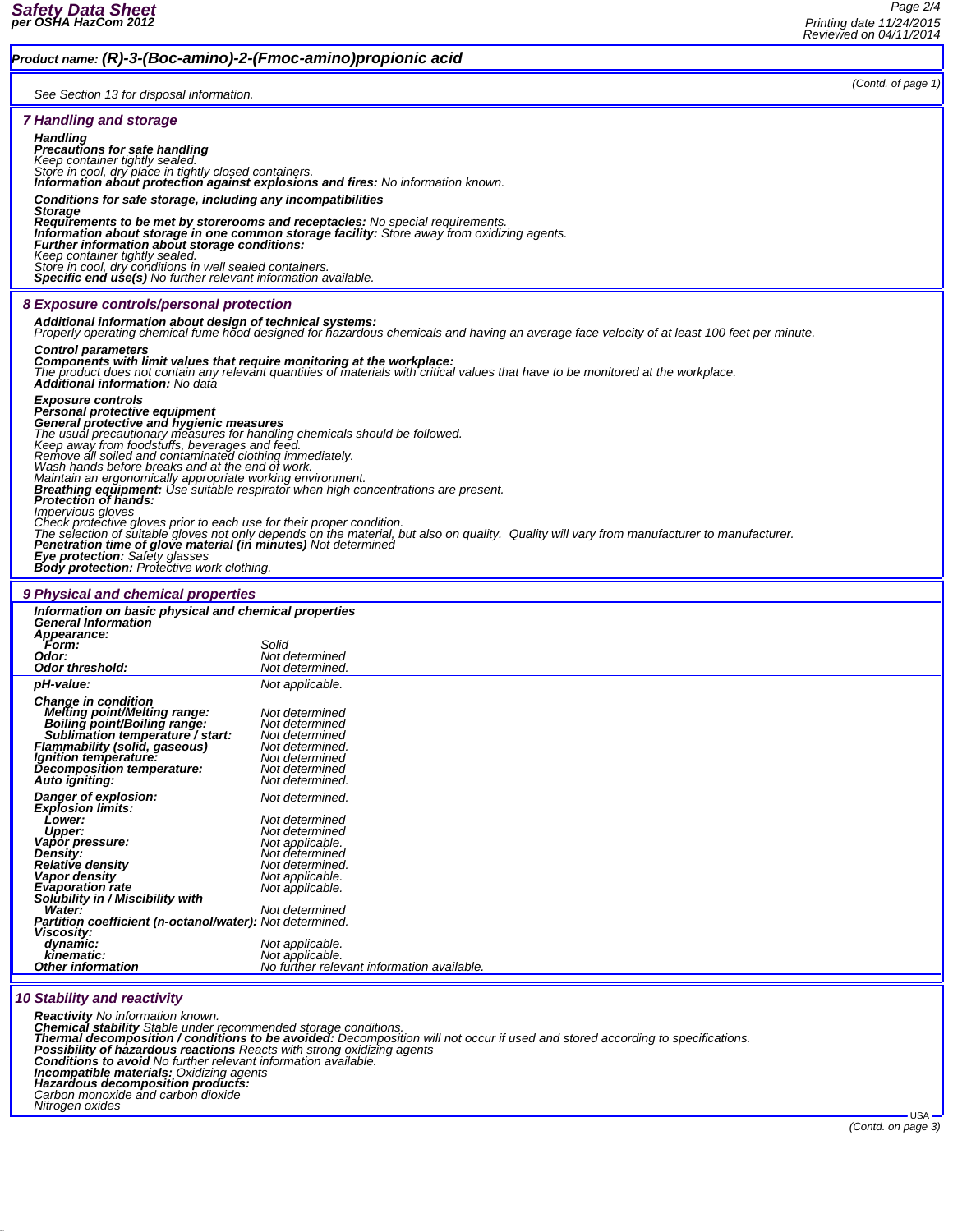## *Product name: (R)-3-(Boc-amino)-2-(Fmoc-amino)propionic acid*

| (Contd. of page 2)                                                                                                                                                                                                                |
|-----------------------------------------------------------------------------------------------------------------------------------------------------------------------------------------------------------------------------------|
| <b>11 Toxicological information</b>                                                                                                                                                                                               |
| Information on toxicological effects                                                                                                                                                                                              |
| <b>Acute toxicity:</b> No effects known.                                                                                                                                                                                          |
| LD/LC50 values that are relevant for classification: No data                                                                                                                                                                      |
| Skin irritation or corrosion: May cause irritation<br>Eye irritation or corrosion: May cause irritation                                                                                                                           |
| Sensitization: No sensitizing effects known.                                                                                                                                                                                      |
| Germ cell mutagenicity: No effects known.<br><b>Carcinogenicity:</b> No classification data on carcinogenic properties of this material is available from the EPA, IARC, NTP, OSHA or ACGIH.                                      |
| <b>Reproductive toxicity:</b> No effects known.                                                                                                                                                                                   |
| Specific target organ system toxicity - repeated exposure: No effects known.<br>Specific target organ system toxicity - single exposure: No effects known.                                                                        |
| Aspiration hazard: No effects known.                                                                                                                                                                                              |
| Subacute to chronic toxicity: No effects known.                                                                                                                                                                                   |
| Additional toxicological information: To the best of our knowledge the acute and chronic toxicity of this substance is not fully known.                                                                                           |
| <b>12 Ecological information</b>                                                                                                                                                                                                  |
| <b>Toxicity</b>                                                                                                                                                                                                                   |
| Aquatic toxicity: No further relevant information available.                                                                                                                                                                      |
| Persistence and degradability No further relevant information available.<br>Bioaccumulative potential No further relevant information available.                                                                                  |
| Mobility in soil No further relevant information available.                                                                                                                                                                       |
| Additional ecological information:<br><b>General notes:</b>                                                                                                                                                                       |
| Do not allow undiluted product or large quantities to reach ground water, water course or sewage system.                                                                                                                          |
| Avoid transfer into the environment.                                                                                                                                                                                              |
| <b>Results of PBT and vPvB assessment</b><br><b>PBT:</b> Not applicable.                                                                                                                                                          |
| <b>vPvB:</b> Not applicable.                                                                                                                                                                                                      |
| Other adverse effects No further relevant information available.                                                                                                                                                                  |
| <b>13 Disposal considerations</b>                                                                                                                                                                                                 |
| Waste treatment methods                                                                                                                                                                                                           |
| <b>Recommendation</b> Consult state, local or national regulations to ensure proper disposal.                                                                                                                                     |
| Uncleaned packagings:<br><b>Recommendation:</b> Disposal must be made according to official regulations.                                                                                                                          |
|                                                                                                                                                                                                                                   |
| <b>14 Transport information</b>                                                                                                                                                                                                   |
| <b>UN-Number</b><br>Not applicable<br>DOT, ADN, IMDG, IATA                                                                                                                                                                        |
| UN proper shipping name                                                                                                                                                                                                           |
| DOT, ADN, IMDG, IATA<br>Not applicable                                                                                                                                                                                            |
| Transport hazard class(es)                                                                                                                                                                                                        |
| DOT, ADR, ADN, IMDG, IATA                                                                                                                                                                                                         |
| Not applicable<br>Class                                                                                                                                                                                                           |
| Packing group<br>DOT, IMDG, IATA<br>Not applicable                                                                                                                                                                                |
| <b>Environmental hazards:</b><br>Not applicable.                                                                                                                                                                                  |
| Special precautions for user<br>Not applicable.                                                                                                                                                                                   |
| Transport in bulk according to Annex II of MARPOL73/78 and the IBC Code Not applicable.                                                                                                                                           |
| Transport/Additional information:                                                                                                                                                                                                 |
| DOT                                                                                                                                                                                                                               |
| Marine Pollutant (DOT):<br>No                                                                                                                                                                                                     |
| <b>UN "Model Regulation":</b>                                                                                                                                                                                                     |
|                                                                                                                                                                                                                                   |
| <b>15 Regulatory information</b>                                                                                                                                                                                                  |
| Safety, health and environmental regulations/legislation specific for the substance or mixture<br><b>GHS label elements</b> Not applicable                                                                                        |
| <b>Hazard pictograms</b> Not applicable                                                                                                                                                                                           |
| Signal word Not applicable<br>Hazard statements Not applicable                                                                                                                                                                    |
| <b>National regulations</b>                                                                                                                                                                                                       |
| This product is not listed in the U.S. Environmental Protection Agency Toxic Substances Control Act Chemical Substance Inventory. Use of this product is restricted<br>to research and development only. This product must be use |
| product must not be used for commercial purposes or in formulations for commercial purposes.                                                                                                                                      |
| This product is not listed on the Canadian Domestic Substances List (DSL) or the Canadian Non-Domestic Substances List (NDSL).                                                                                                    |
| <b>SARA Section 313 (specific toxic chemical listings)</b> Substance is not listed.<br>California Proposition 65                                                                                                                  |
| Prop 65 - Chemicals known to cause cancer Substance is not listed.                                                                                                                                                                |
| Prop 65 - Developmental toxicity Substance is not listed.<br>Prop 65 - Developmental toxicity, female Substance is not listed.                                                                                                    |
| Prop 65 - Developmental toxicity, male Substance is not listed.                                                                                                                                                                   |
| Information about limitation of use: For use only by technically qualified individuals.                                                                                                                                           |
| Other regulations, limitations and prohibitive regulations<br>Substance of Very High Concern (SVHC) according to the REACH Regulations (EC) No. 1907/2006. Substance is not listed.                                               |
| The conditions of restrictions according to Article 67 and Annex XVII of the Regulation (EC) No 1907/2006 (REACH) for the manufacturing, placing on the                                                                           |
| market and use must be observed.<br>Substance is not listed.                                                                                                                                                                      |
| Annex XIV of the REACH Regulations (requiring Authorisation for use) Substance is not listed.                                                                                                                                     |
| <b>Chemical safety assessment:</b> A Chemical Safety Assessment has not been carried out.<br><b>USA</b>                                                                                                                           |

*(Contd. on page 4)*